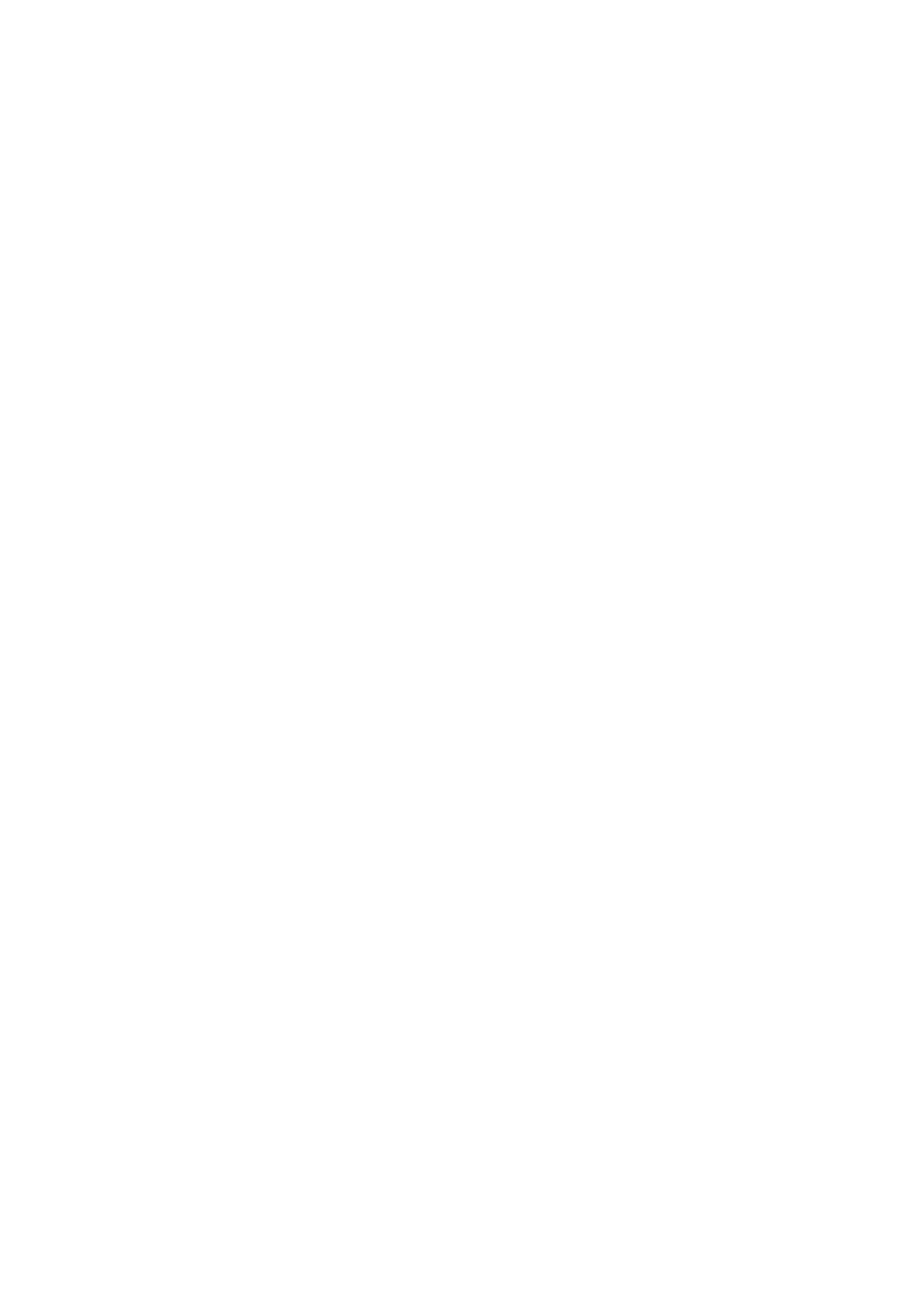# **Introduction**

#### **The Public Interest Advocacy Centre**

The Public Interest Advocacy Centre (PIAC) seeks to promote a just and democratic society by making strategic interventions on public interest issues.

PIAC is an independent, non-profit law and policy organisation that identifies public interest issues and works co-operatively with other organisations to advocate for individuals and groups affected. In making strategic interventions on public interest issues PIAC seeks to:

- expose unjust or unsafe practices, deficient laws or policies;
- promote accountable, transparent and responsive government;
- encourage, influence and inform public debate;
- promote the development of law—both statutory and common—that reflects the public interest; and
- develop community organisations to pursue the interests of the communities they represent.

#### **Energy + Water Consumers' Advocacy Program (EWCAP)**

This Program was established at PIAC as the Utilities Consumers' Advocacy Program in 1998 with NSW Government funding. The aim of the Program is to develop policy and advocate in the interests of low-income and other residential consumers in the NSW energy and water markets. PIAC receives policy input to the Program from a community-based reference group.

# **Terms of Reference**

In responding to the Australian Energy Market Commission's (AEMC's) draft review, PIAC has limited its comments to several issues of relevance to the planned review of competition in the NSW energy market in 2009. In view of the limited penetration of gas in the NSW energy market, PIAC's comments are restricted to electricity.

Under clauses 14.10-14.16 of the Australian Energy Market Agreement (AEMA), the criteria against which the AEMC is required to review the effectiveness of competition in the Victorian market are solely economic. This is an unfortunate and inappropriate limit on the review at a time when the need for 'triple bottom line' accounting and corporate social responsibility (CSR) are widely accepted. Short-term economic benefits, especially to industry, should not be allowed to outweigh longer-term issues of social and environmental sustainability.

The need for a broader approach was recognised by the Federal Government in the principles of good regulatory process adopted by the Office of Best Practice Regulation. One of these principles is that 'Only the option that generates the greatest net benefit for the community, taking into account all the impacts, should be adopted.<sup>1</sup>

The impact of competition on the situation of low-income households and on demand management and pricing are therefore relevant factors in considering its effectiveness.

 <sup>1</sup> Australian Government Office of Best Practice Regulation, 'Regulatory reform and impact analysis' (2007) <http:\\www.obpr.gov.au/reform> at 8 November 2007.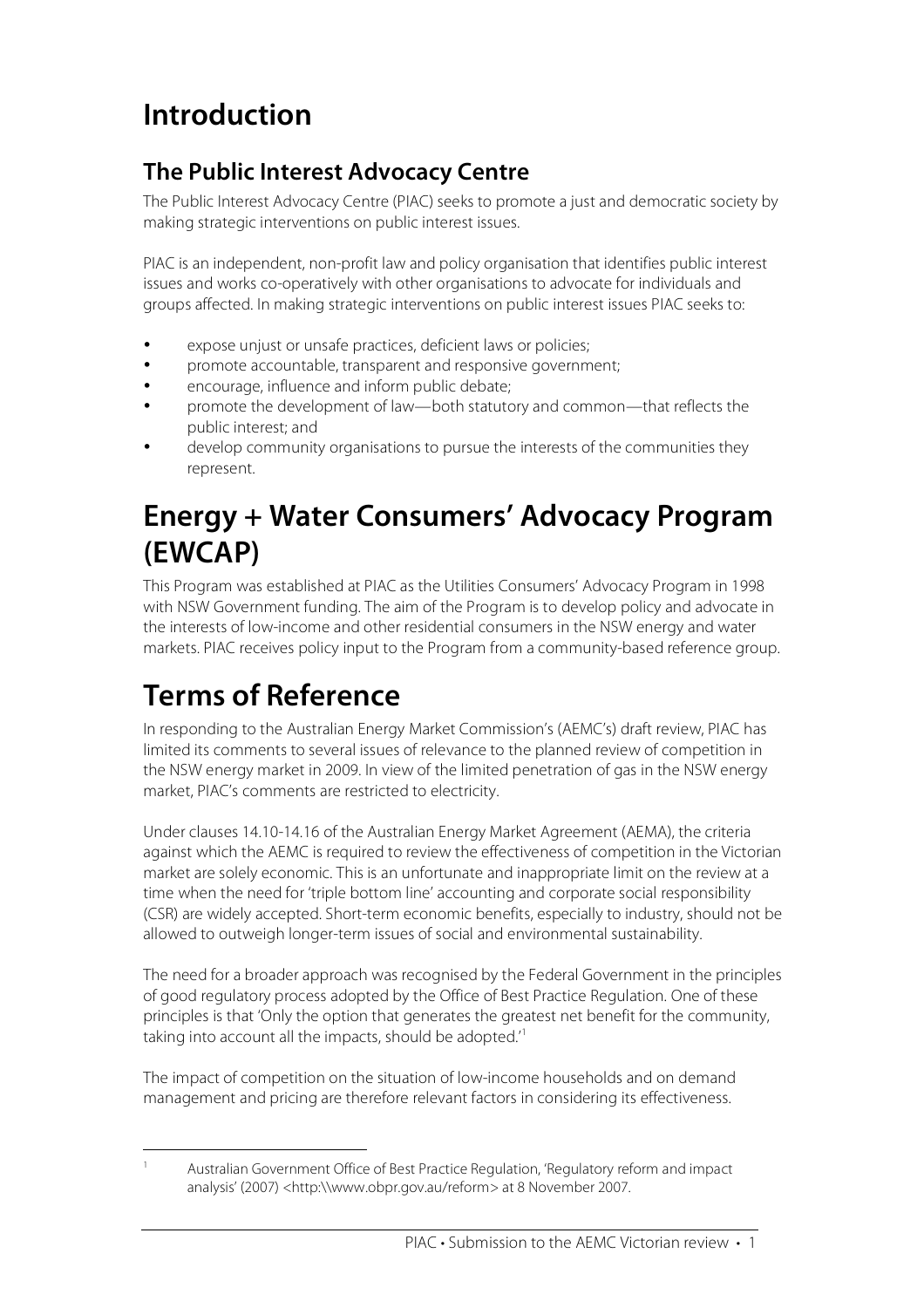There is also a need to consider what impact competition is having on Australia's energy demand and sustainability. Private companies have a clear income-generation incentive to sell more energy, and this may compromise their commitment to demand management. The challenge is therefore to find ways to balance concerns for profitability and sustainability in an integrated policy and regulatory framework, as the UK attempted in its 2003 Energy White Paper. 2

Another emerging challenge is to assess the interaction of competition and climate changerelated measures, such as an emissions-trading scheme and renewable energy and energy efficiency targets, and to consider whether the competition framework enables an effective and equitable spread of the inevitable cost burden over time and across different sectors of society. This is important because low-income households spend a greater proportion of their disposable income on energy and have a lower capacity to undertake retrofitting, update to more energy-saving appliances, take advantage of energy efficiency rebate schemes, and so on. The need for measures such as social tariffs, which guarantee that a basic level of consumption is available to low-income households at low cost, appears to run counter to the AEMC's enthusiasm for further deregulation and, as such, to be outside its preferred scope for this review.

### **Benefits to consumers**

The draft review report identifies several impacts that it proposes are benefits to consumers of greater retail competition. Switching behaviour and a greater choice of products and retailers are only effective measures of consumer benefit if they can be shown to result in lower prices, better service or safer or more secure supply. Since the service standards and security of supply are not at issue here, it was important for the AEMC to have determined whether or not competition has led to lower prices in the Victorian market. However, it has relied only on consumers' subjective assessments of the price benefits of competition. Since consumers have a vested interest in viewing their purchases in a positive light, it is critical for the AEMC to independently assess claimed price benefits. For instance, recent UK research showed that 'more than a fifth switch to a more expensive tariff for their consumption characteristics'.<sup>3</sup>

The draft review report identifies two groups of residential consumers who may not benefit from full retail competition (FRC): those experiencing financial hardship, and those who may be less attractive to retailers. Such consumers may be particularly vulnerable to marketing practices that may leave them worse off than previously. Retaining the option of a regulated tariff ('standing offer' or 'price to beat') is the best way to ensure that these groups of consumers are not forced onto disadvantageous market contracts.

# **Retail price deregulation**

Having found that 'competition in electricity and gas retailing in Victoria is effective' (page 10), the AEMC is 'required to consider ways to phase out the current retail price regulation arrangements'. This assumes that if some competition is good, more must be even better.

The draft review report notes that the existence of a regulated price in Victoria has not been a barrier to entry, competition or profit for retailers. It is therefore not clear why further deregulation is necessary or even desirable. From a consumer's perspective, full price deregulation may result in greater price volatility and confusion.

<sup>&</sup>lt;sup>2</sup> UK Department of Trade and Industry, Our energy future – creating a low carbon economy, (2003).

<sup>3</sup> Catherine Waddams Price, Deregulating Residential Electricity Markets: What's on Offer? Papers from the Consumer Utilities Advocacy Centre Expert Forum on Electricity Pricing, (2007) 13.